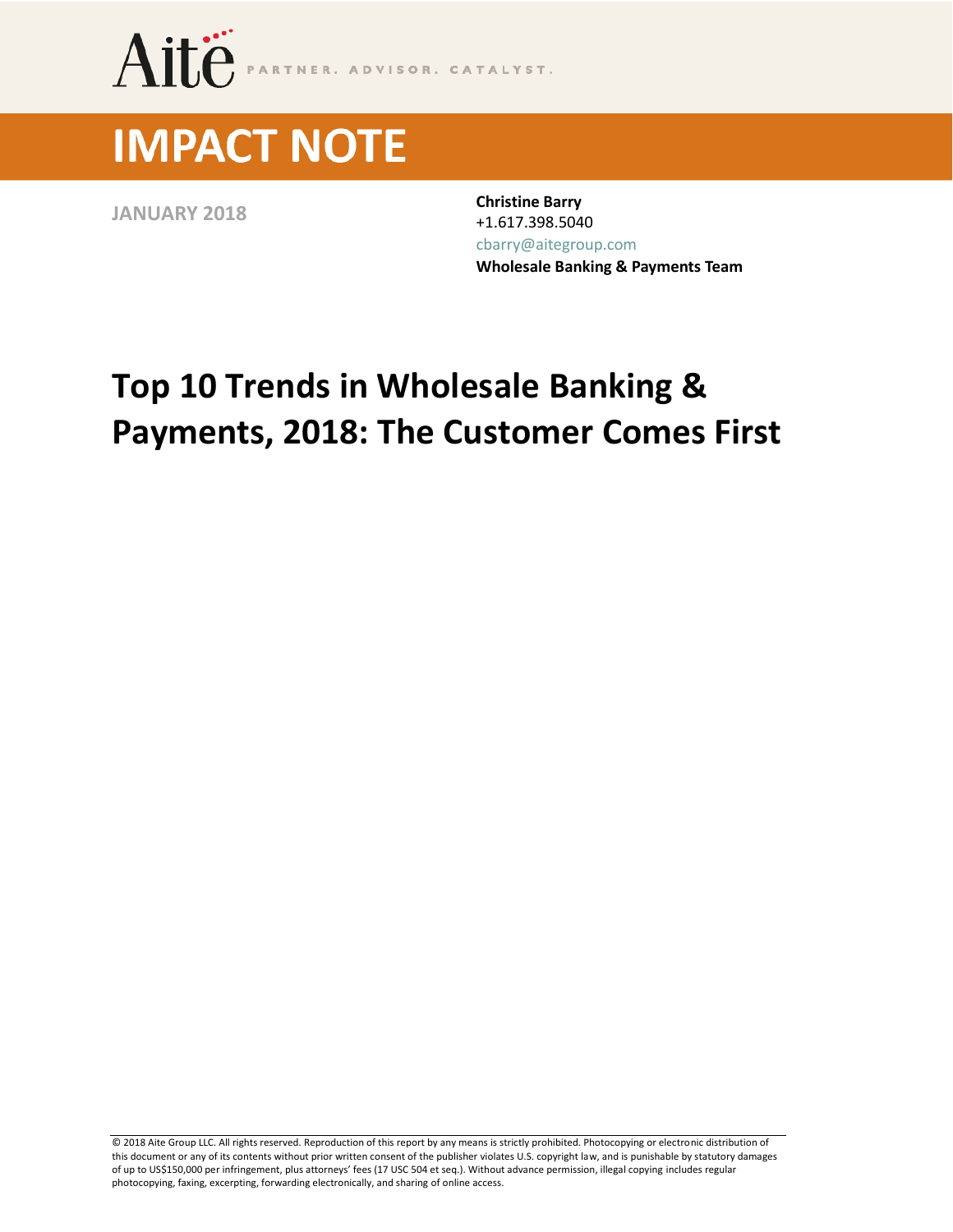# **TABLE OF CONTENTS**

| TREND #8: BANKS INCREASE FOCUS ON DIGITALIZATION, AUTOMATION, AND EFFICIENCY  12 |  |
|----------------------------------------------------------------------------------|--|
|                                                                                  |  |
|                                                                                  |  |
|                                                                                  |  |
|                                                                                  |  |
|                                                                                  |  |
|                                                                                  |  |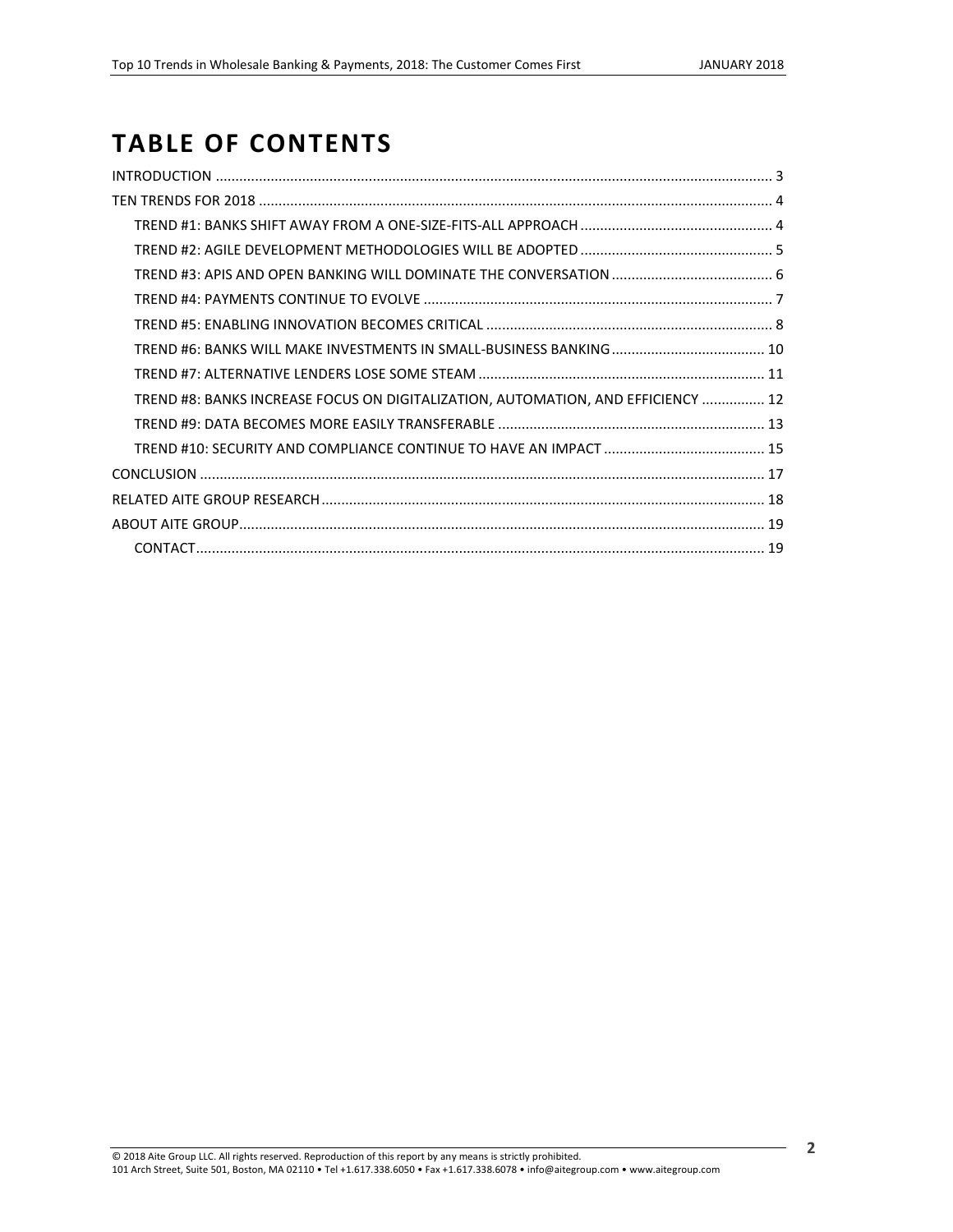# <span id="page-2-0"></span>**INTRODUCTION**

Business and corporate customers are more demanding than ever before. The role of the corporate treasurer continues to expand, creating new needs and expectations around the tools, data, and overall experience these individuals receive from their banks. Those factors, coupled with the greater presence of emerging fintech providers, are creating new opportunities and challenges for banks around the globe. Banks must not only re-evaluate their product offerings but also restructure their organizations, revamp their product development methodologies, and align their technology workflows with how their customers use their offerings as opposed to forcing customers to work around them. The customer, rather than the individual product, is now central to every bank decision and initiative. All aspects of banking are being closely monitored to identify new opportunities for digitalization, automation, and consolidation, but change must go beyond simply the technical aspects and also encompass customer interaction, change management, and needed new skills.

Aite Group identifies 10 trends that will shape wholesale banking and payments around the globe in 2018 and beyond:

- Banks shift away from a one-size-fits-all approach
- Agile development methodologies will be adopted
- Application programming interfaces (APIs) and open banking will dominate the conversation
- Payments continue to evolve
- Enabling innovation becomes critical
- Banks will make investments in small-business banking
- Alternative lenders lose some steam
- Banks increase focus on digitalization, automation, and efficiency
- Data becomes more easily transferable
- Security and compliance continue to have an impact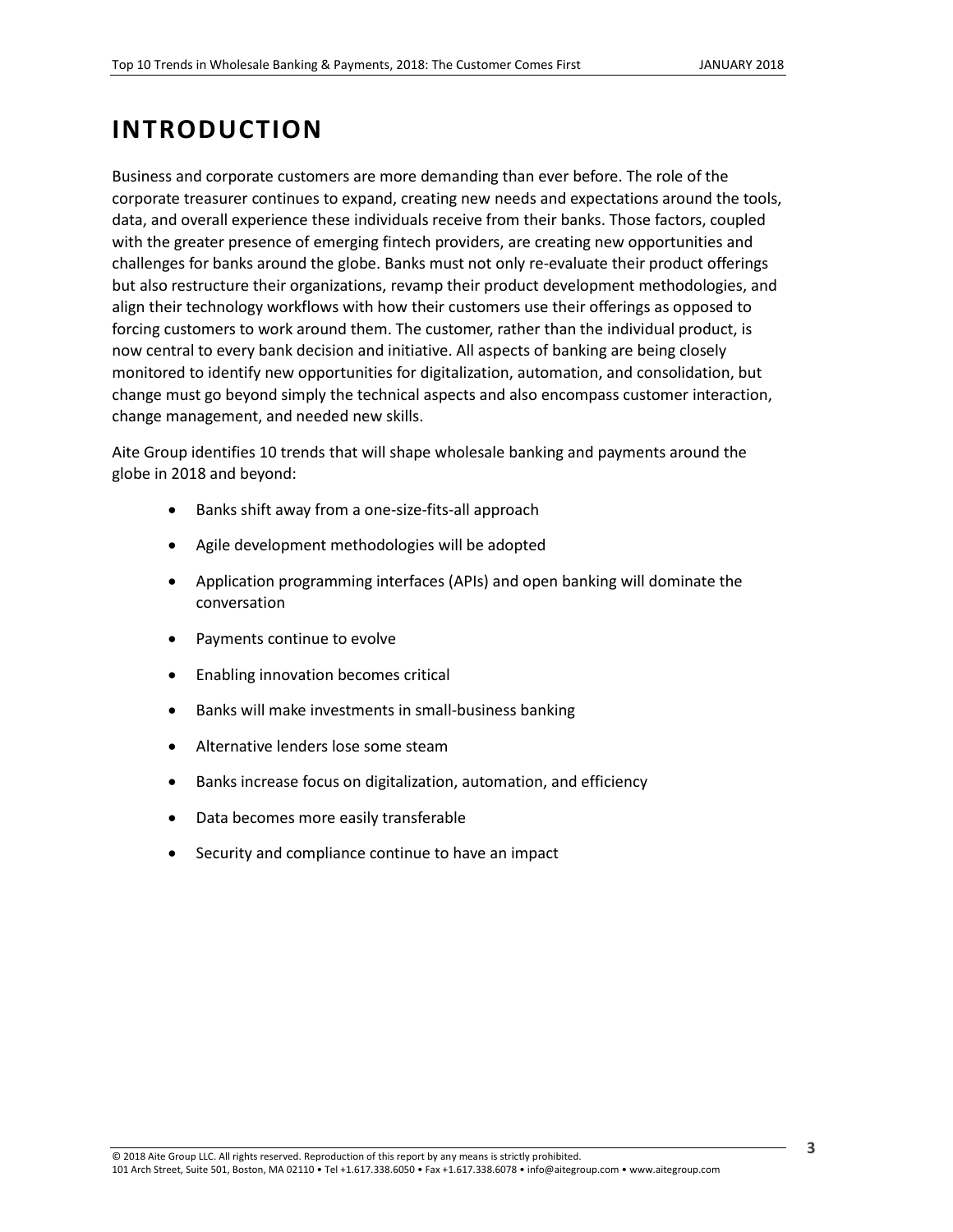# <span id="page-3-0"></span>**TEN TRENDS FOR 2018**

## <span id="page-3-1"></span>**TREND #1: BANKS SHIFT AWAY FROM A ONE-SIZE-FITS-ALL APPROACH**

#### **By Christine Barry**

User experience is front and center in the minds of bank executives around the globe, and it is a key consideration in every IT decision they make. This focus is being driven primarily by customers' higher expectations based on their digital experiences at banks and within their personal lives, and the impact of fintech companies offering sleek and agile user interfaces for their products. The result is a bank shift away from product-focused strategies to more customer-centric ones and an acknowledgment that one size no longer fits all, despite goals to serve all customers from a single platform. During 2018, banks will strive to offer highly customized, customer-driven, segment-specific experiences to their small-business, middlemarket, and large corporate customers, especially around digital transformation.

Migrating toward a single digital platform capable of meeting the needs of all sizes of business customers does not mean adopting a one-size-fits-all strategy. In fact, it requires higher levels of customization to ensure that the needs of customers of different revenue sizes, industry groups, sophistication levels, and tech-savviness are all effectively being served. It requires banks to adopt segmentation strategies beyond those that only take into account revenue and industry group. It also requires banks to leverage analytics to better understand customer needs. Banks' use of analytics for purposes beyond fraud prevention will advance during 2018 but will still not fully reach its potential. That will be a work in progress over the next few years, despite banks recognizing that greater use of analytics represents the future of banking.

The next step for banks is to build digital transformation strategies around different customer segments. For most, that means a strong focus on and investment in better serving their middlemarket customers. These customers typically provide the greatest revenue potential to banks and are most often the primary users of banks' digital offerings. These customers require single sign-on across products, next-generation portals with dashboards that place them in control of the information they see upon login, and more tools to better manage their funds and create reports. Banks also need to focus on providing these customers with more consolidated information and more actionable insights. They often don't have treasury workstations and are largely dependent on Microsoft Excel; thus, they would see great value from enhanced cash flow forecasting/management tools and reports. Many banks have initiatives already underway to build more user-friendly and sophisticated next-generation portals with these customers in mind, as well as plans to roll out more flexible reporting.

Bank will significantly enhance their focus on segmentation strategies for their small-business customer base during 2018. In addition to reducing the number of platforms from which these customers are served, most banks have a goal of ultimately moving them to commercial platforms on which they can be offered true business capabilities and more sophisticated functionalities as their needs mature. The products these customers use, their speed of technology adoption, and the ways in which they prefer to interact with their banks and receive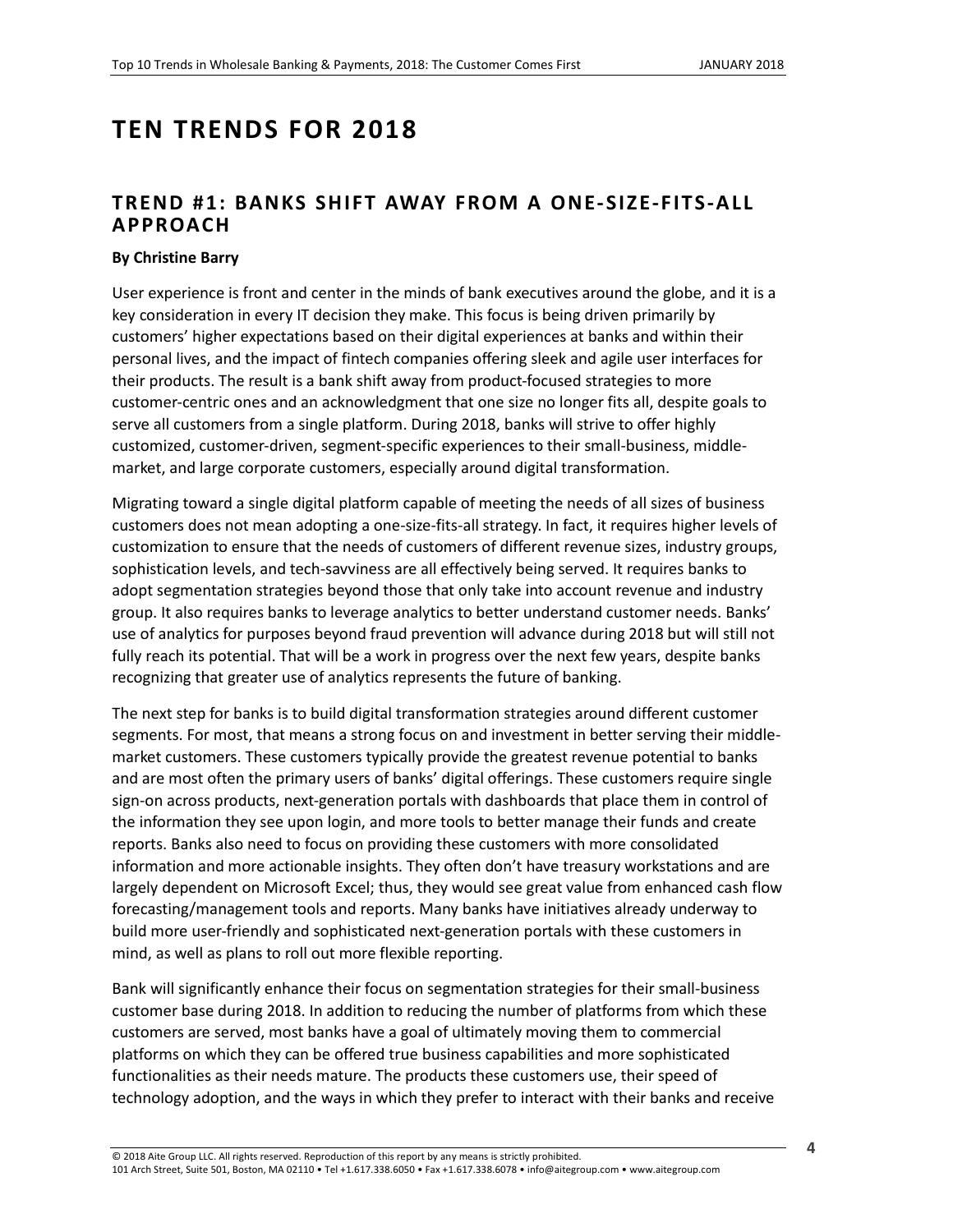information from them vary significantly across the segment. Banks are quickly realizing that revenue size is not an accurate predictor of their customers' needs and have begun thinking about new segmentation strategies. A growing number of banks will be developing strategies focused on millennial-run businesses throughout 2018 as a starting point, but far more needs to be done to create effective product bundles for these customers and to begin demonstrating a better understanding of their needs.

Finally, digital transformation strategies targeted toward banks' largest corporate customers will be largely dependent on APIs. These customers often have many bank relationships and rely on treasury workstations/enterprise resource planning systems to pull everything together and create forecasts for them. Thus, these customers are less interested in the usability of bank dashboards and portals, and more interested in the speed at which banks can deliver the information directly to them and their systems. Banks around the globe are at various stages of API development. Those with mandates such as the second Payments Services Directive (PSD2) in place are often further along. In just two short years, we have witnessed the banking industry's attitude toward new use cases for APIs shift from unknown, to denial, to where we are today—with many industry players believing APIs will greatly transform the banking industry.

During 2018, banks will look to create more effective segmentation as part of their larger digital transformation initiatives and advance their desire to move toward single platform strategies.

# <span id="page-4-0"></span>**TREND #2: AGILE DEVELOPMENT ME THODOLOGIES WILL BE ADOPTED**

#### **By Erika Baumann**

Large technology projects are notoriously complex and expensive, and they inevitably hit roadblocks with defects and delays that equal more complexity and even greater cost. At the end of the project, there is still a level of user dissatisfaction due to discoveries made all too late. Agile development is a methodology that aims to solve this all-too-familiar issue and will be a hot topic for banks in 2018.

Technology projects at banks are often mission-critical, with key processing and activities dependent on success. Combined with the current pace of change, these projects must be flexible and adaptable to meet customer expectations that are sometimes changing as fast as the technology is being developed. Fintech firms have certainly led the charge in embracing agile methodologies. However, this becomes less efficient when looking at technology projects that are not standard software installs for the bank client. Bank methodology tends to be less mature than that of the fintech world because of their ingrained traditional practices and because they are not true development shops. In a few instances, very large banks have a more mature development process that has hit optimal velocity, but the majority of banks are lagging behind. The misalignment when one half of a project team is agile and other half is not adds another element of instability to large technology projects. During 2018, banks will start to close this gap and focus more on true agile development practices.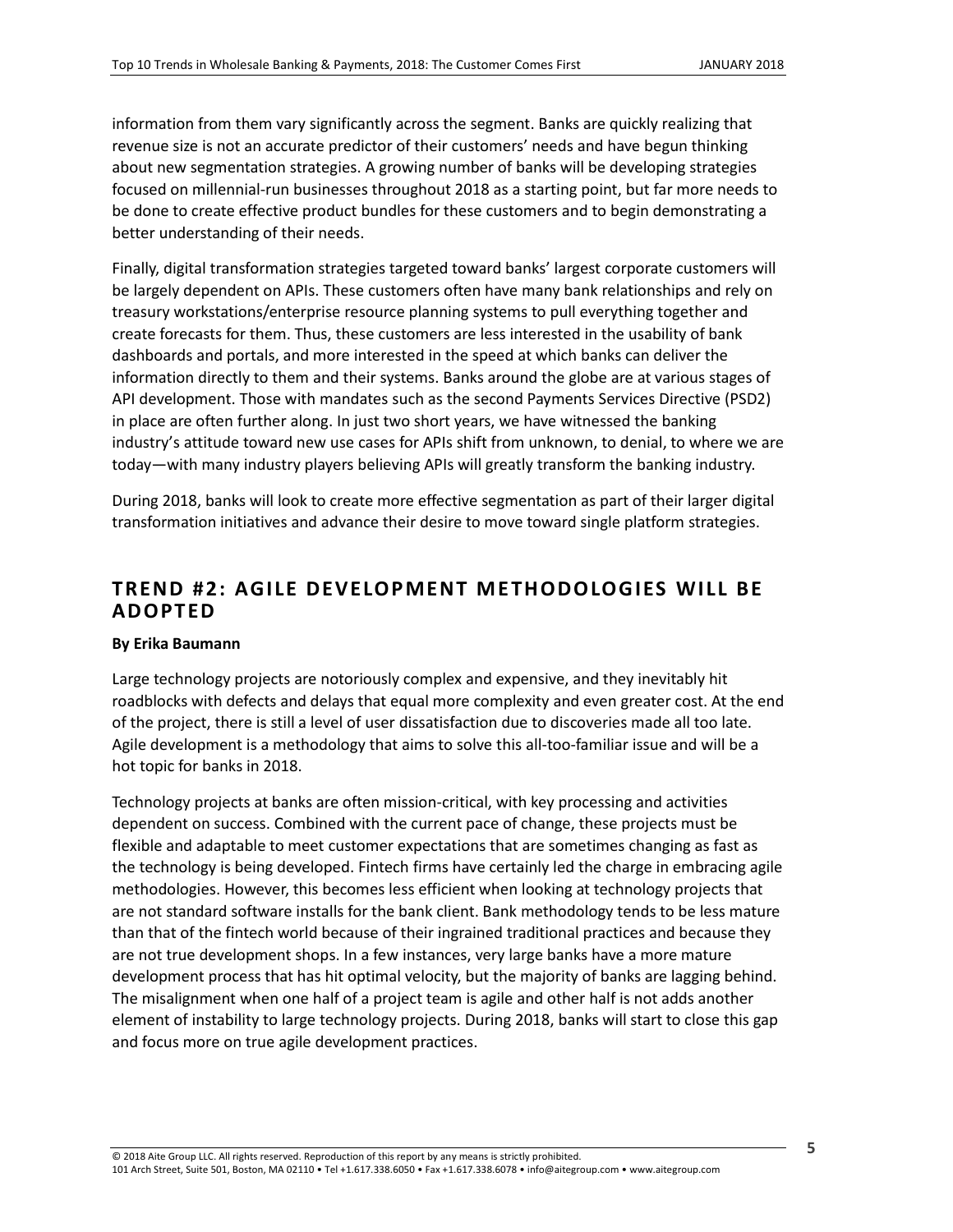The agile manifesto outlines the values and principles of agile methodology. The values make clear where the focus should be. These values are:

- x **Individuals and interactions** over processes and tools
- **Working software** over comprehensive documentation
- **Customer collaboration** over contract negotiation
- **Responding to change** over following a plan

The items on the right are important, but the items on the left are more important in agile methodology. With new payment types and complex initiatives such as integrated receivables and real-time payment processing making up a large percentage of top bank technology initiatives in 2018, being responsive and adaptive is critical to a solid market entry. When delivering an improved customer experience with measurable business value is table stakes and technology is moving at a record pace, valuing the ability to respond to change and working software is essential. More banks are recognizing this, and there will be a more rapid shift from waterfall to agile in the coming year.

Hiring practices will also reflect this shift as banks realize that exclusively hiring banking experts is not an effective strategy. More banks will be seeking technology and development experts outside of the financial industry to meet strategic technology goals. Banks face high expectations and the heavy burden of rising demand for quicker rollouts of needed functionality. Agile development methodology and practices will help them rise to the challenge.

### <span id="page-5-0"></span>**TREND #3: APIS AND OPEN BANKING WILL DOMINATE THE CONVERSATION**

#### **By Enrico Camerinelli**

An API is like a user interface but with different users in mind, i.e., computer applications and their programmers. By publishing an API, a provider of a service (e.g., a bank) makes it easier for developers to build applications that use that service. Banks are beginning to expose their data for use by third parties, in particular fintech companies, through APIs. Banks can not only make their own product data available but can also allow their customers to share their bank data with third-party providers, thus paving the way for "open banking."

An API is called "open" when it can be accessed—under specified conditions—by third-party developers (from outside the service provider's organization). In our digital world, the use of open APIs is common, even fundamental to the growth of companies such as Amazon, Google, Facebook, and other digital leaders.

APIs better position banks to meet the more demanding needs of today's corporate customers. Collaboration with fintech companies is the most effective and efficient way for banks to progress. Forward-looking banks will start opening APIs as a competitive tool to collaborate with their corporate clients in business-to-business transactions that span all global corporate banking processes, such as cash management, cash forecasting, cash pooling, liquidity management, treasury, and trade finance.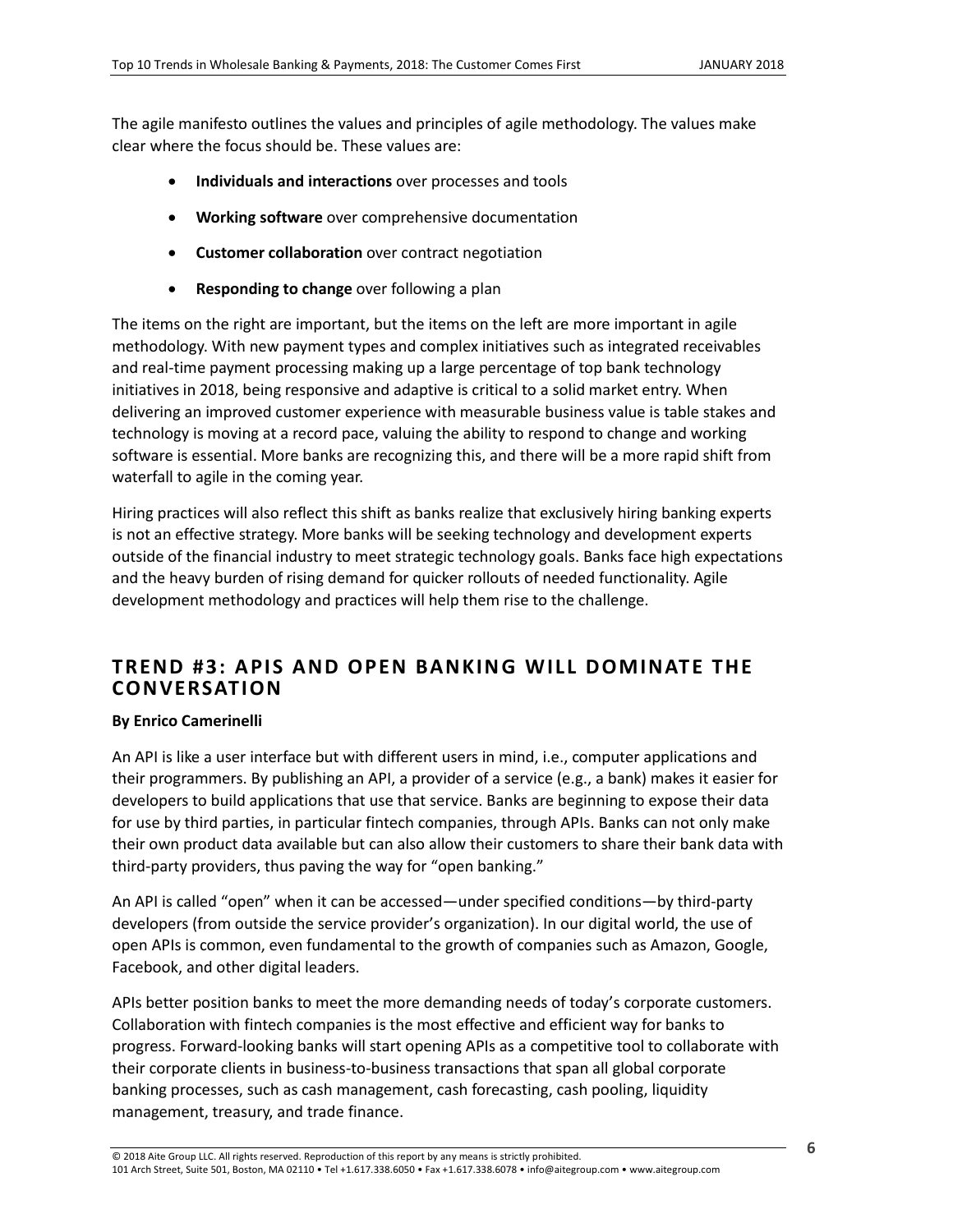To ensure adoption and distribution of their APIs, banks must follow the basic rules of any innovative IT application's launch:

- Create scale through reuse
- Enable self-servicing
- $\bullet$  Retain visibility and control

These rules must then be applied to the set of APIs that a bank may want to develop. Front-end APIs, for example, must orchestrate the bank's services with the client's multichannel user interfaces. The problem banks must solve is how to best engineer an API's front end to expose the banks' legacy services; this also depends on the bank's size. Tier-1 banks cooperate directly with solution vendors because payment transactions—the most frequently offered service must go through systems and applications that banks have likely acquired from third parties. Tier-1 banks' digital strategies cross multiple lines of business, so it becomes extremely relevant to establish how APIs will be used within the corporate organization and which bank systems will be engaged.

While Tier-1 banks have begun consolidating some common practices, most midtier banks do not yet show any extended API growth strategy, as they are mainly expecting the bare minimum solution set for compliance. Despite this reactive attitude overall, some regional banks are considering the opportunity to offer—once regulatory compliance is achieved—treasury services to small and midsize businesses. Since fintech firms are totally concentrated on servicing large banks, some aggressive portal vendors may plug in to banks' APIs and expose services to smaller businesses through a thin-layer treasury gateway. Such vendor platforms will act as front ends, removing the need for a bank to build and manage its own portal. This will allow Tier-3—and below—banks to concentrate on building and exposing the APIs.

# <span id="page-6-0"></span>**TREND #4: PAYMENTS CONTINUE TO EVOLVE**

#### **By Erika Baumann**

2018 will be an exciting time to be in the payments industry. A global revolution is removing traditional barriers and providing the foundation for a true frictionless payment world. Real-time payments are all the buzz and finally becoming a practical reality, but so much more accompanies the rise in faster payments. As banks allow clients to send and receive on-demand payments, ways to reconcile those payments and easier access to consolidated information are regaining focus in the market.

Real-time payment volumes are already on the rise around the globe, and in the U.S. the realtime person-to-person (P2P) payments adoption has proved that the demand for real-time payments is high and growing stronger.

2018 will see an explosion of interest and early adoption as The Clearing House fulfills its promise to make the Real-Time Payment System (RTPS) accessible to all U.S. banks by the year 2020. The RTPS is the first new core payment structure introduced in the U.S. in over 40 years. While other countries such as the U.K., Switzerland, Brazil, and China have already implemented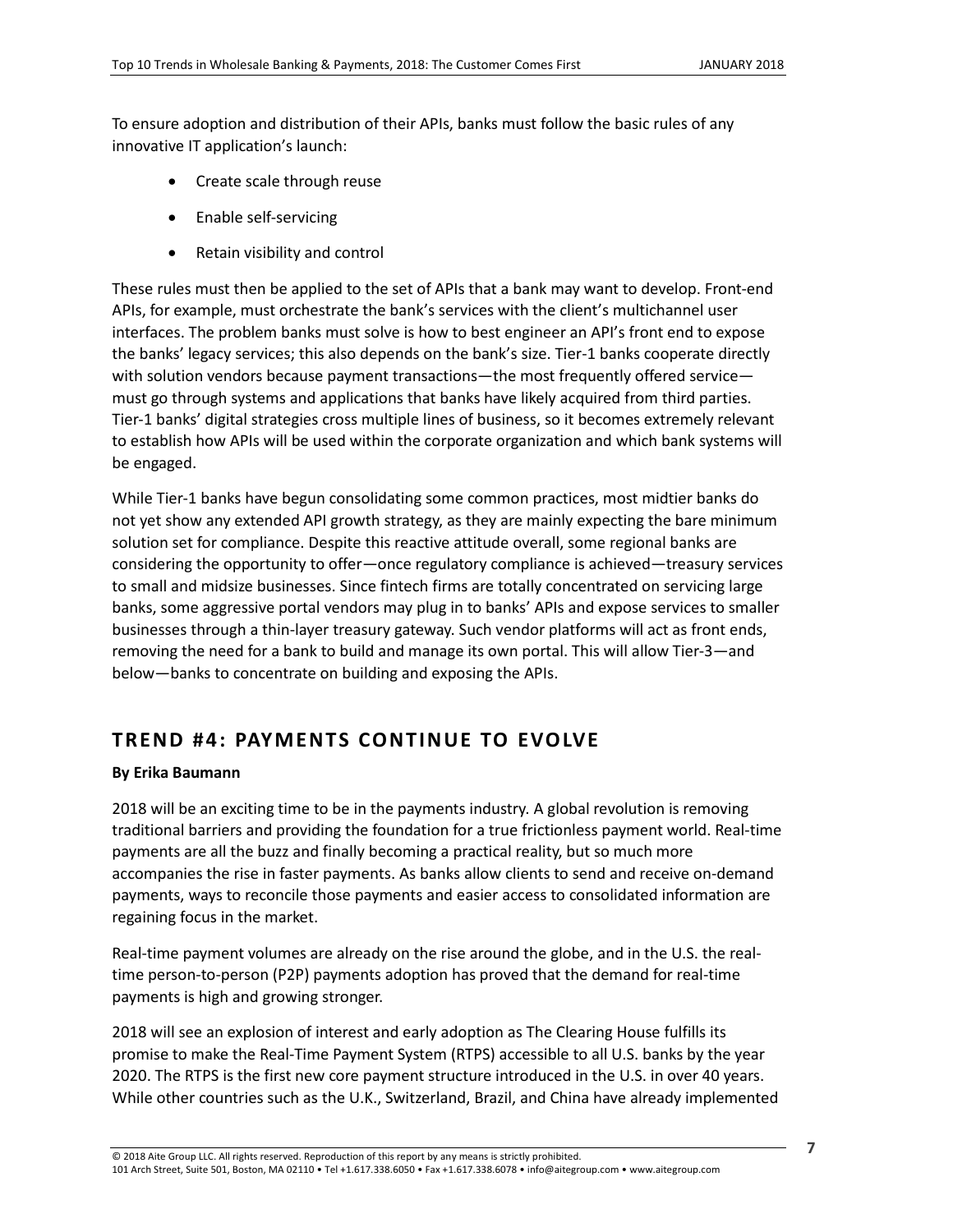real-time payment schemes and other countries such as Canada, Argentina, and Australia are in the process of planning a real-time payments scheme, the U.S. has been trying to execute a plan that accommodates the complex and decentralized banking structure. RTPS is The Clearing House's answer to this problem and has already begun completing real-time transactions among the six initial pilot banks. The reliability, security, and accessibility of RTPS will start to lift the stigma of risk associated with real-time payments in the U.S. and aid adoption rates. Across the globe, dozens of other countries will execute on real-time payment system initiatives in 2018, creating a great need for a way to communicate and send payments across national systems.

With payments moving faster and remittance information being disjointed and in different formats and delivery methods, next-generation integrated receivables solutions will be a major focus area for corporate customers and banks. According to a 2017 Aite Group study of the top 50 U.S. banks, integrated receivables will be a high priority in 2018 for 70% of large and midsize banks. In an October 2017 Aite Group study of 145 corporate customers, 83% of corporate receivables managers report that more efficient matching of payments with remittance information is important or very important to them. Forty-four percent of these corporate customers report a straight-through processing rate of less than 75%.

Banks have a large market opportunity to serve these corporate customers by providing a solution that can streamline the receivables process through enhanced matching, capture and view exception items online, and offer learning/artificial intelligence (AI) insights and easy search capabilities across all payment types. Aite Group estimates that only 4% of the 100 largest U.S. banks are currently live or piloting a robust integrated receivables solution, with an additional 5% anticipated to go live in 2018. More will be building internal business cases, looking for funding, and evaluating vendor solutions. Aite Group estimates that 40% of large and midsize banks will be live with such solutions by the end of 2020.

Another component of the payments revolution that builds off integrated receivables is the reenergizing of centralized payment hubs. Excitement around payment hubs has come full circle over the last decade, and few banks have truly been able to boast a complete solution. Banks are finding themselves in an expensive predicament with the maintenance of multiple high-cost and high-support platforms. There is little integration or data sharing across these disparate components, which creates duplication, risk, and operational costs. In a new era of on-demand payments, on-demand data becomes critical.

The payments revolution will be fast-paced during 2018, with real-time payment adoption, streamlined payment data, and analytical insights provided by integrated receivables and payments hubs at the center of the activity.

### <span id="page-7-0"></span>**TREND #5: ENABLING INNOVATION BECOMES CRITICAL**

#### **By Gilles Ubaghs**

The pace of technology diversification for banks shows no signs of slowing down in 2018 and will only continue to gather for the foreseeable future. Technologies such as AI, big data, analytics, blockchain, biometrics, and APIs are among the hottest topics of conversation for banks and their corporate clients, even if they are not yet part of the wider strategic technology roadmap.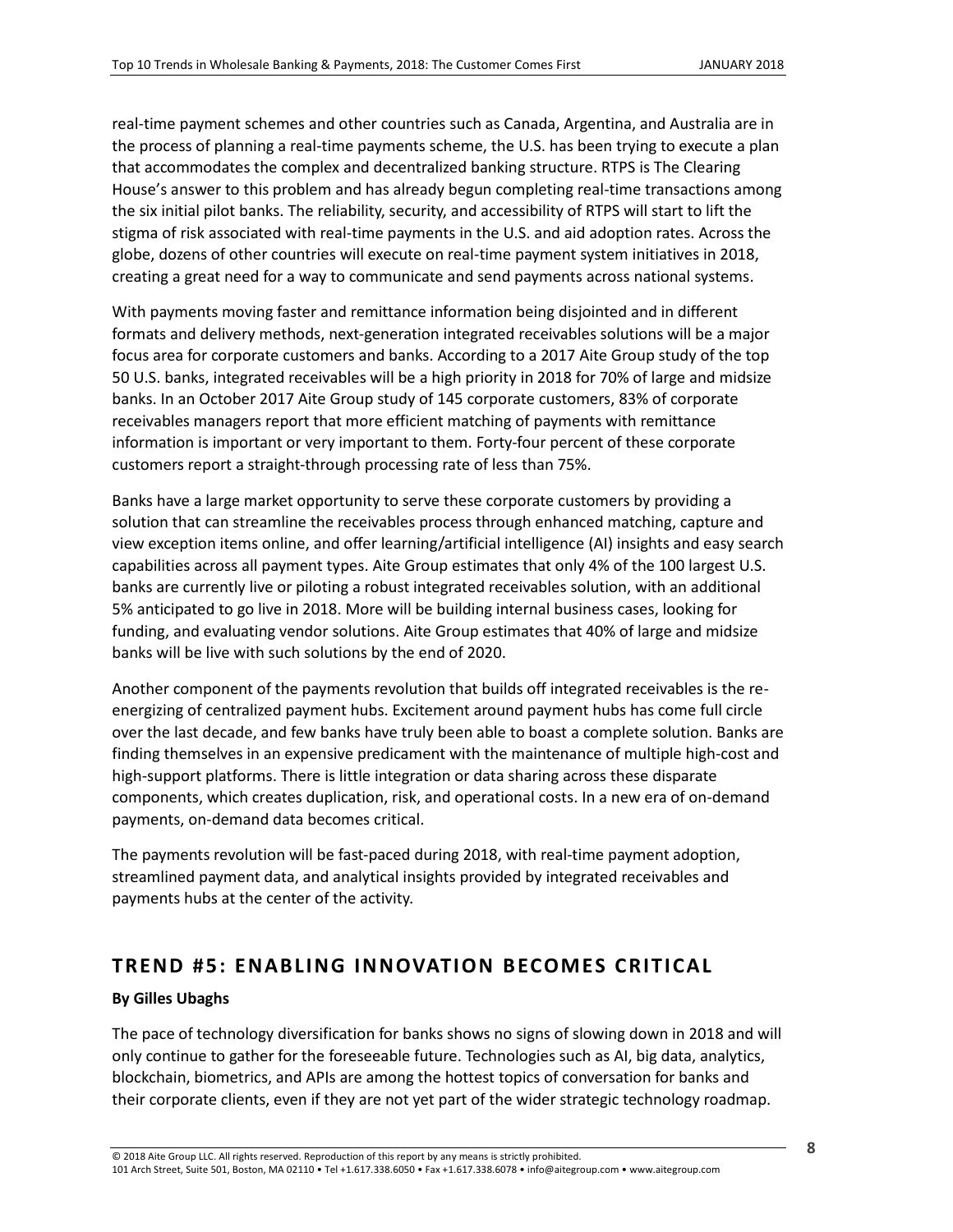Simply keeping up with the pace of innovation is a challenge, let alone deploying these new technologies into full commercial production. While banks explore the implications and potential benefits of these technologies, creating the right environment to enable broader innovation is now becoming a core part of banks' wider technology strategies.

Many of these emerging technologies have profound implications for banks and corporate customers, and have the potential to dramatically improve the customer experience, increase data visibility, and create a broad range of functional capabilities. This poses a challenge for banks, as not only do these emerging technologies need to be integrated into existing infrastructure, and indeed business models, but most financial institutions also need to find the resources and skill sets to develop these capabilities.

The potential implications and challenges brought on by the level of innovation the market is now seeing are well illustrated by the explosion in interest and activity around AI technologies. The volume of noise in the market surrounding AI is largely due to its potential applications across a bank's infrastructure, with long-term implications for business and revenue models:

- **Back office:** AI can help to improve data processing, compliance, and automation. This includes use cases such as real-time fraud prevention and transaction monitoring.
- **Middle office:** AI has the potential to enable greater integration of data sets across banks' product silos and improve the speed and efficiency of existing processes. For instance, Australia's ANZ Bank is deploying AI-based machine learning and automation to reduce decisioning time on unsecured and personal loans.
- **Front office:** Using AI, growing numbers of banks are able to offer more personalized and contextually relevant information and services to clients at both the consumer and corporate level. The use of technologies such as chatbots and digital assistants can result in highly specific offers and cross-marketing opportunities.

While appetite for AI development is growing among banks, as is their interest in numerous other areas of technology innovation, finding the necessary resources for development is becoming increasingly problematic. Fierce competition between banks, corporations, and technology players means that most organizations will not be able to undertake these sorts of developments purely on their own and will need to partner with other firms. Aided by their growing use of APIs (itself another form of technology innovation), banks are increasingly willing to work with fintech firms and third-party providers to help enable the latest forms of technology innovation within the bank. This in turn is driving the growing presence of sandbox environments at banks and a greater focus on partnerships with fintech firms rather than the competitive stances of the past.

Banking, just like any other sector, undergoes its own hype cycles for specific technologies, and undoubtedly some of the hot topics of today will fall by the wayside over the next few months and years, while others will emerge and take their place. Although these technologies have the power to profoundly change banks and their corporate clients, many banks will continue to struggle with the cultural challenges of creating the space for these new technologies' rapid agile development. Organizations that can gain a lead in developing and deploying these innovations, through actions such as adopting agile development strategies, shifting away from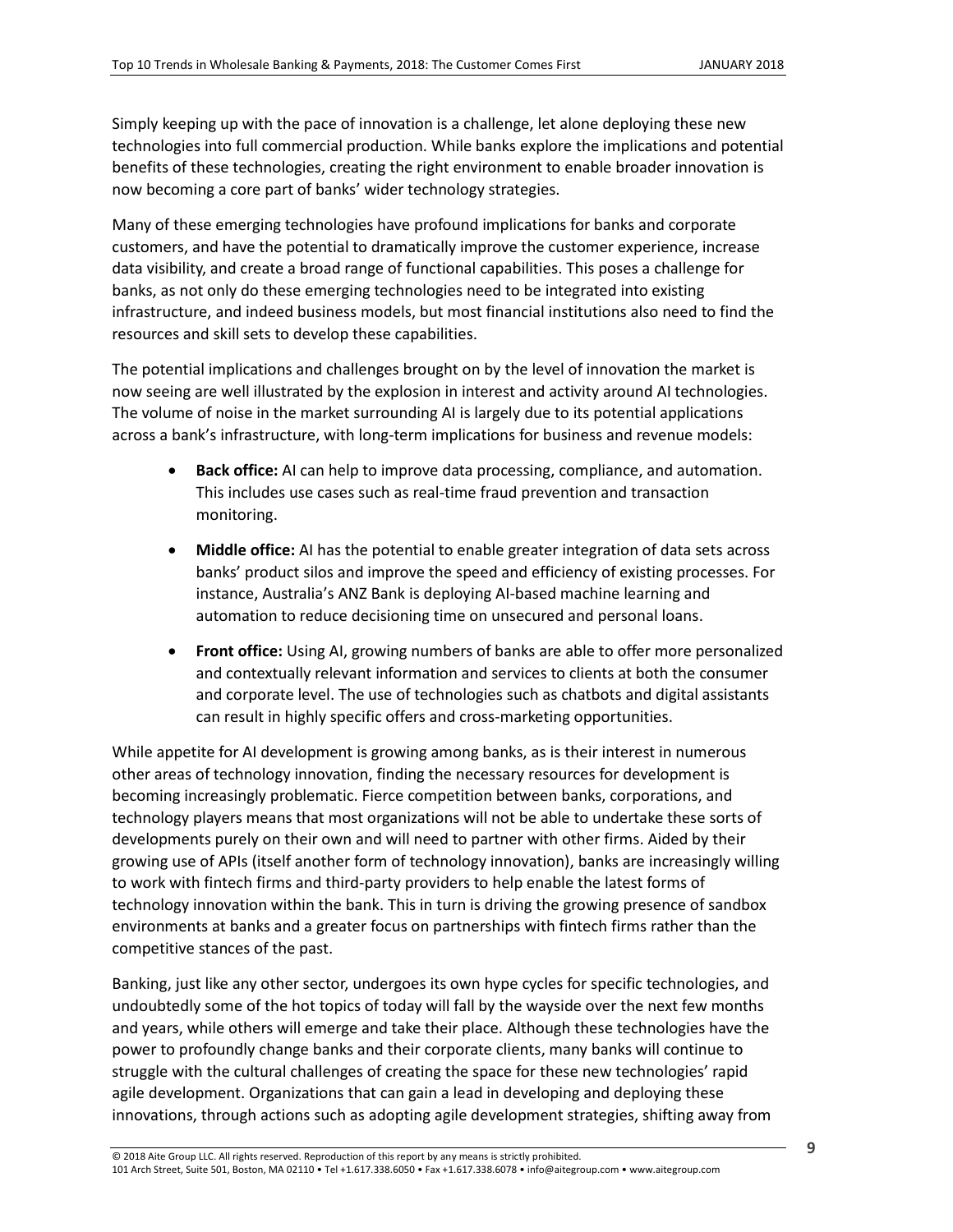product silos in their internal organizations, and developing sandboxes for experimentation, will be best placed to maximize the benefits that these new technologies can bring to their institutions.

### <span id="page-9-0"></span>**TREND #6: BANKS WILL MAKE INVESTMENTS IN SMALL - BUSINESS BANKING**

#### **By Christine Barry and David O'Connell**

Banks' focus on the small-business segment will continue to increase during 2018, and a growing number will implement some of the strategies that have occupied their roadmaps the last couple of years. Migration of these customers off consumer and stand-alone small-business banking platforms will be a big part of the strategies for many institutions. This will enable banks to offer the more business-specific capabilities these customers need. Partnerships with fintech companies will also pick up pace among the largest banks with the resources to properly vet these companies and manage multiple relationships. Such partnerships will help banks differentiate themselves in the market, and more importantly, provide much-needed tools around money management to these customers. This highlights an industrywide recognition that banking capabilities must evolve beyond the basics, and that customers need tools to help with tasks before and after the payment. Most investments will be around more integrated receivables and payables as well as helping these customers prepare better forecasts. These new product rollouts are part of a larger bank strategy to deliver less product-focused strategies and instead offer value propositions better aligned with customer pain points and day-to-day business processes.

In addition to offering new tools, banks will also expand the breadth of capabilities within existing ones. Products such as mobile capture, mobile banking in general, and electronic bill pay will be enhanced with more business-specific capabilities that truly meet small-business customer needs, as opposed to ineffectively serving them through consumer offerings.

The final key area of banks' small-business focus on the deposit side will be on enhancing their offerings' ease of use for a better overall user experience. As small-business payments continue to shift toward electronic vehicles, new tools are needed to help small-business customers through the process. A few banks have already begun to roll out rules-based engines to help these customers ensure they are selecting the correct payment types. Such tools will become more widespread throughout 2018.

In the competitive business of lending to small businesses, Aite Group expects increased digitalization of the applicant experience in response to alternative lenders' strong market share, to how credit-seeking small businesses select their lenders, and how these businesses feel about the credit-seeking experience.

One promoter of digitalization of the small-business customer experience is its necessity as a competitive response to the alternative lenders, which, despite only having been around since the global financial crisis, have a 13% share of the market by closed loans. Their share of the market by application is 18%. Also compelling digitalization is credit-seeking small business' response to the credit acquisition process. When Aite Group asked these businesses how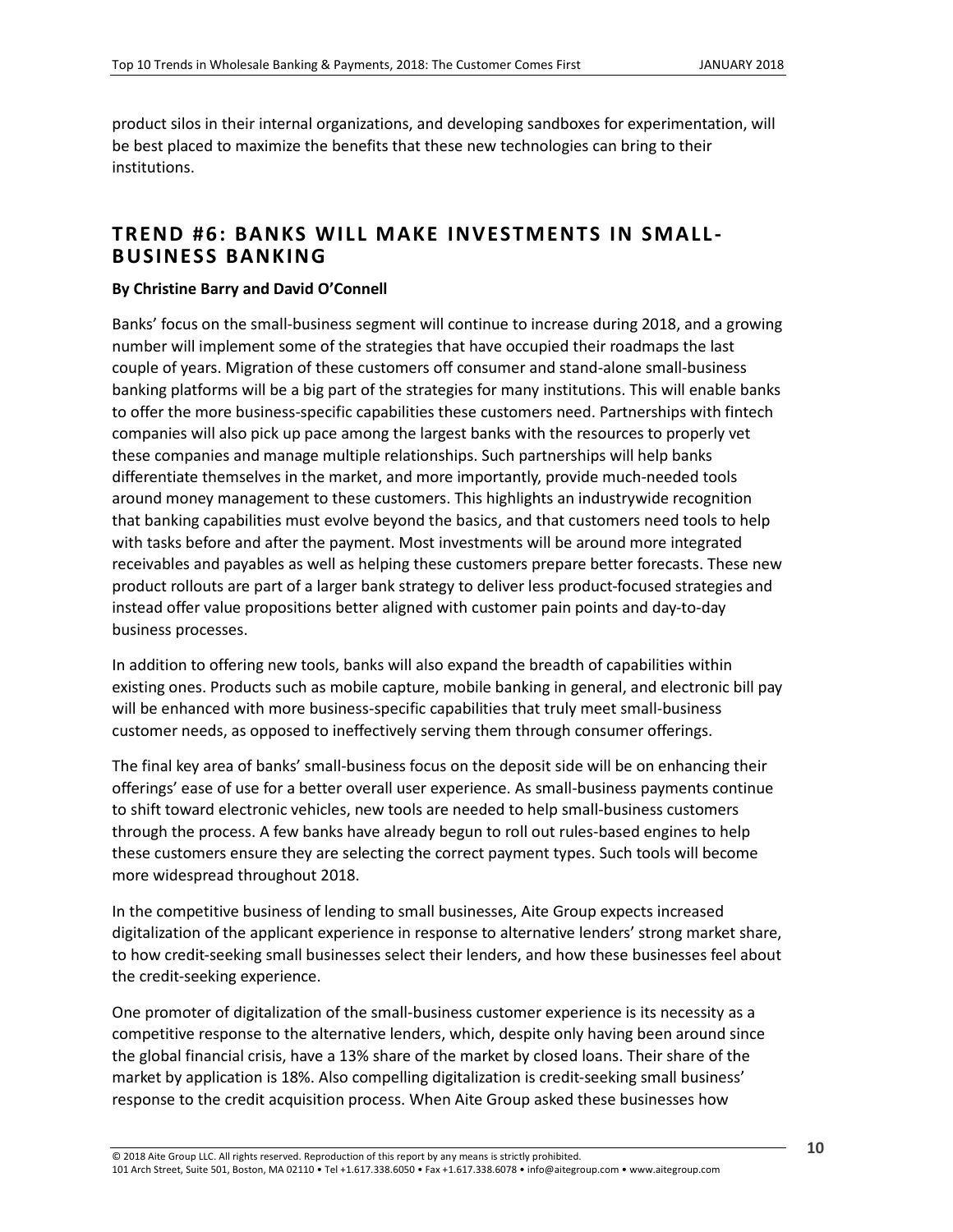satisfied they were with the application process, no more than 76% stated they are very or extremely satisfied. Similarly, no more than 84% percent said they are very satisfied or extremely satisfied with the speed of the close.

Also driving digitalization is the need to accommodate how these businesses decide where to apply and where to close. Surveying by Aite Group indicates that lending terms, ease of process, and the presence of a personal relationship are the primary factors considered when a small business decides where to apply and where to close. $^1$  Although the rate on a loan or the term over which it is repaid can be loosened to attract a customer, doing so lowers risk-adjusted returns on capital and loosens credit protections; either would require a justification to regulators. Also hard to change is the presence of personal relationships with credit-seeking small businesses. If they exist, terrific. If not, acquiring a small business-lending sales force with personal relationships that close loans requires a strategic change. This leaves the customer experience.

Despite the ubiquity of technology for TurboTax-like drag-and-drop capabilities that allow for the transfer of financial documents to a financial institution, credit-seeking small businesses tell Aite Group that when applying for credit, processes are poorly managed, too many are repeated, and it's too difficult to provide financial documents related to their business, principals, obligors, and collateral. Improving the customer experience by digitalizing it means banks can defend their market share without ceding on price or term and buy time to cultivate the kind of sales force that can field and close lending opportunities because of its established relationships.

During 2018, one should expect to see banks' digitalization of the small-business lending experience. This will come in the form of capabilities such as drag-and-drop functionality for the provision of various document types, machine learning in which robots—rather than humans read financial statements to accelerate credit evaluations and loan closing, and ultimately straight-through processing of the lending procedure from application to funding and collections.

### <span id="page-10-0"></span>**TREND #7: ALTERNATIVE LENDERS LOSE SOME STEAM**

#### **By David O'Connell**

 $\overline{\phantom{a}}$ 

Despite hype that portrays alternative lenders as disrupters on par with Uber or Amazon, Aite Group expects alternative lenders to significantly slow their rate of market share acquisition. Two factors are expected to drive this trend. First, credit-seeking small businesses assign importance to the presence of a personal relationship when borrowing. When Aite Group asked credit-seeking small businesses to characterize the importance of various factors when deciding where to apply for credit, 89% said that a prior relationship or interactions with a banker or branch staff was very important or extremely important. Despite alternative lenders' perceived edge in providing a rapid and digitalized credit-acquisition experience, their web-based model prevents them from cultivating personal relationships.

<sup>1.</sup> See Aite Group's report *[Thriving in the SMB Credit Market: A Capability Checklist](https://aitegroup.com/report/thriving-smb-credit-market-capability-checklist)*, January 2017.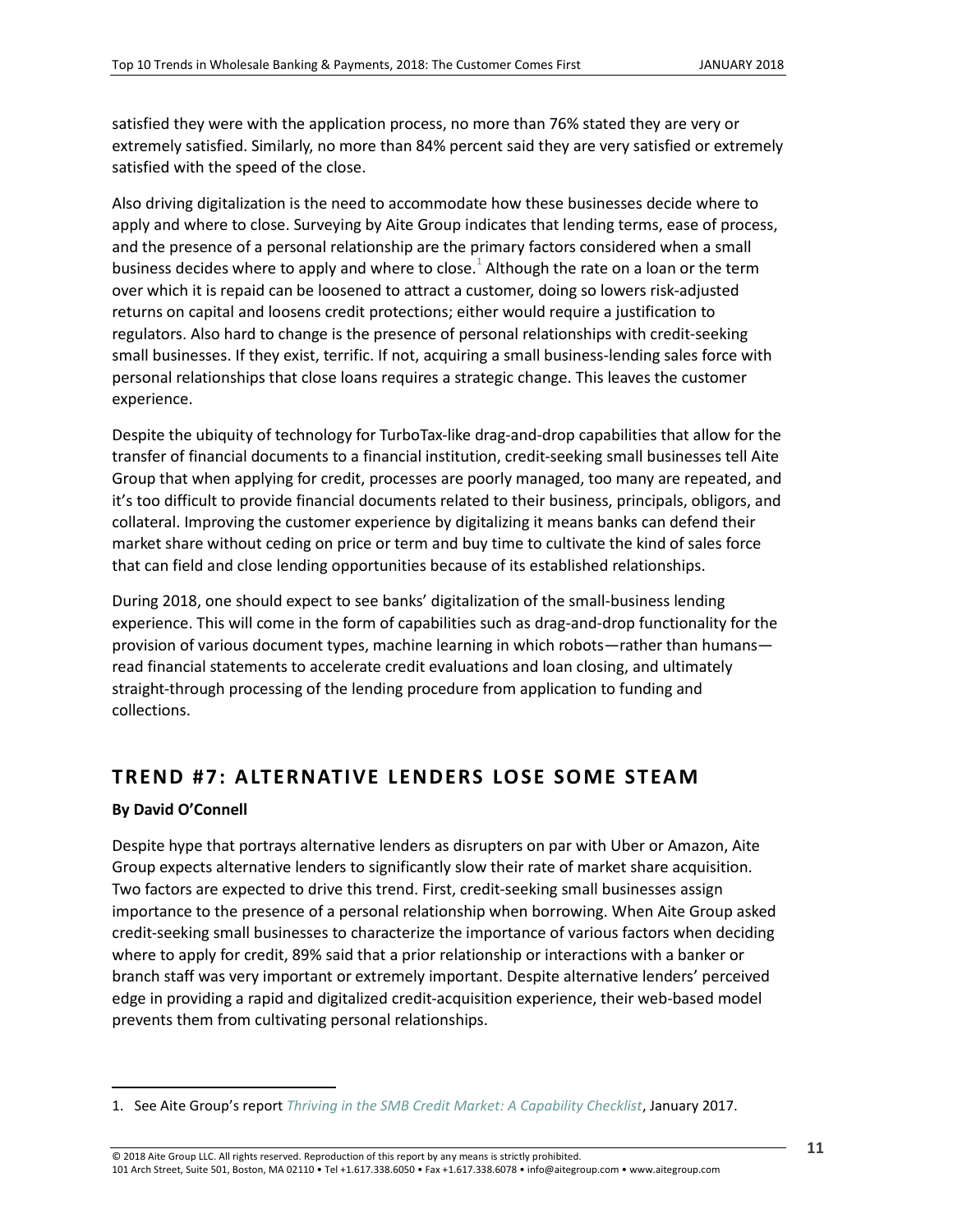Alternative lenders' appeal among more credit-challenged credit-seeking small businesses is also expected to place an upward limit on these new lenders' growth trajectory. When Aite Group examined the differences between alt-friendly and alt-averse small businesses, those that are alt-friendly are significantly more likely to agree with the statement "I need to turn to an alternative lender because of difficulty in obtaining credit." Although there might be plenty of businesses with limited creditworthiness, only a portion hold appeal for banks. Among these, fewer still are willing to enter into a credit-critical relationship with a financial institution. Add to this the possibility of a rising interest rate environment that would severely stress the alternative lenders' credit strength and overall business models, and cloudy days for these innovators become even more likely.

The anticipated cessation of alternative lenders' market share growth is a growth opportunity for banks. Hyped though the digitalized advantages of the alternative lenders are, many creditseeking small businesses want more than just an online portal when selecting a lender. After all, the principals of these businesses identify deeply with these endeavors and know that when their businesses grow, they'll need advice in areas such as cash management, fraud prevention, and the hedging of risks that will eventually arise. Vaunted though alternative lenders are, they cannot step into the role of the trusted advisor. Banks should seek to cultivate armies of business bankers capable of both taking on the trusted advisor role and networking with accountants, lawyers, and consultants, which Aite Group has identified as the most influential when small businesses seek credit.

### <span id="page-11-0"></span>**TREND #8: BANKS INCREASE FOCUS ON DIGITALIZATION, AUTOMATION, AND EFFICIENCY**

#### **By Enrico Camerinelli and Christine Barry**

Corporate customers are more technically focused, agile, and demanding than in the past, while banks have less money, less time, and a greater focus on security, which hinders their ability to focus on and deliver what's needed in today's competitive market. Bank relationship managers are primarily focused on solutions and products that bring immediate revenue results, so banks seek help from innovative incubation projects (e.g., blockchain, AI, APIs) to build the case for relationship managers. Wholesale banking is a source of profit for banks, and wholesale clients are steadily demanding access to services that go beyond payments, or rather, that integrate payments with the cash management, liquidity management, treasury, and trade finance portions of a bank's business.

In many ways, transaction banking equates to the manufacturing industry; transaction banking, like manufacturing, always has its focus on automation and enabling technologies to speed processing, improve quality, and reduce cost. Transaction banking is receiving heightened attention from fintech companies, which could impact traditional banks in similar ways to the way automation affects manufacturing, particularly in terms of staff reductions. The march to greater levels of automation is inevitable, so banks must choose whether to embrace automation and gain the benefits, or reject it and potentially be replaced in the market.

Aite Group anticipates that blockchain will continue to be one of the most significant innovations that will keep banks busy throughout 2018. While blockchain-based solutions in the financial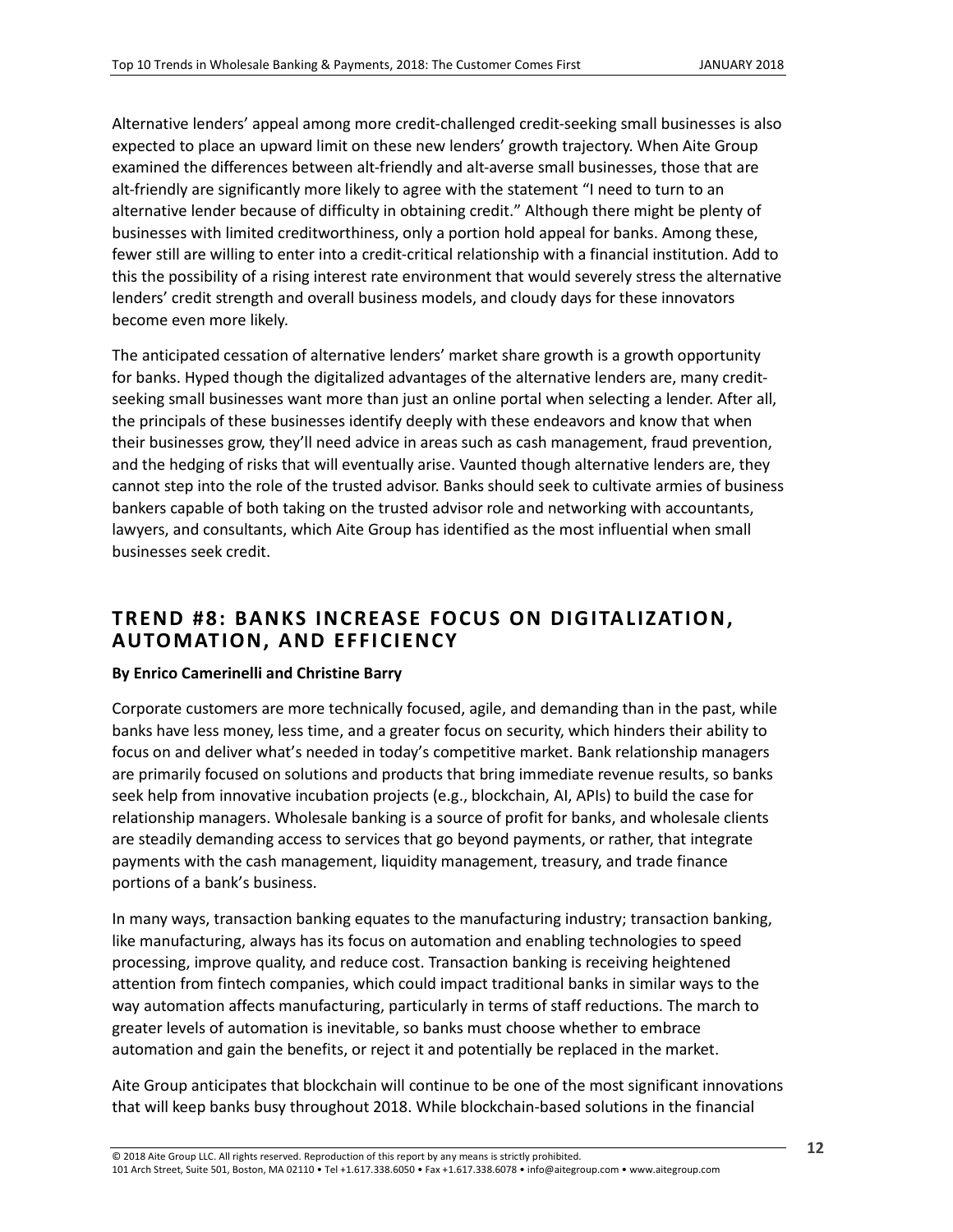supply chain for payments, clearing, and settlement still represent the biggest share of use cases, banks must be aware that blockchain also has important possible applications in the physical supply chain. While financial institutions are spending time and resources to find out how much business they can gain by adopting blockchain technology, corporations are taking a more pragmatic approach. If corporations start working on blockchain projects, it will be for critical applications while waiting for the "big thing" to occur.

Banks also see significant opportunities to enhance automation and efficiency levels within their onboarding processes. Most banks admit to having onboarding processes that are plagued by the exchange of paper, manual processes, and the need for customers to provide the same information over and over. Processes are not as efficient as customers expect, and abandonment rates average anywhere from 5% to 15%, depending on the product. Banks recognize improvements are needed, and 95% of large and midsize banks around the globe state that enhancing their onboarding processes will be a key user-experience initiative for their institution over the next few years.<sup>2</sup>

Key onboarding enhancements will include a shift to digital signatures; the ability to leverage cameras, scanning technology with optical character recognition, and other devices to digitally upload and exchange documents; online project plans and dashboards for greater process management and transparency; and the use of digital forms. The most commonly talked about component of digital forms is that they enable customers to enter information once and have it auto-populate other forms. For existing customers, forms may be prefilled with information from customer relationship management and core banking systems. Finally, if a customer is interested in more than one product, multiple forms may be bundled into a single process with information shared across the forms and not required to be submitted.

The onboarding process is often the first impression a customer gets of a bank, and paper-based processes that repeatedly ask for the same information make a bank's technical architecture look dated and suggest that a bank does not know its customers. Banks can't afford to make such an impression in today's competitive market, making onboarding improvements a critical focus area for banks throughout 2018.

### <span id="page-12-0"></span>**TREND #9: DATA BECOMES MORE EASILY TRANSFERABLE**

#### **By Gilles Ubaghs and Enrico Camerinelli**

 $\overline{\phantom{a}}$ 

Data is becoming an increasingly critical asset for all enterprises, and banks are poised to benefit from their unique foothold across markets. Banks themselves need to become more customercentric via the use of data rather than focused on the product-led silos of the past. However, organizations that can leverage their own and customers' data more effectively have a significant opportunity to become critical partners to their corporate customers and generate new revenue streams. This will require the development of new business models and data strategies.

<sup>2.</sup> See Aite Group's report *[Creating the User Experience Your Cash Management Customers](https://www.aitegroup.com/report/creating-user-experience-your-cash-management-customers-expect)  [Expect](https://www.aitegroup.com/report/creating-user-experience-your-cash-management-customers-expect)*, September 2017.

<sup>© 2018</sup> Aite Group LLC. All rights reserved. Reproduction of this report by any means is strictly prohibited. 101 Arch Street, Suite 501, Boston, MA 02110 • Tel +1.617.338.6050 • Fax +1.617.338.6078 • info@aitegroup.com • www.aitegroup.com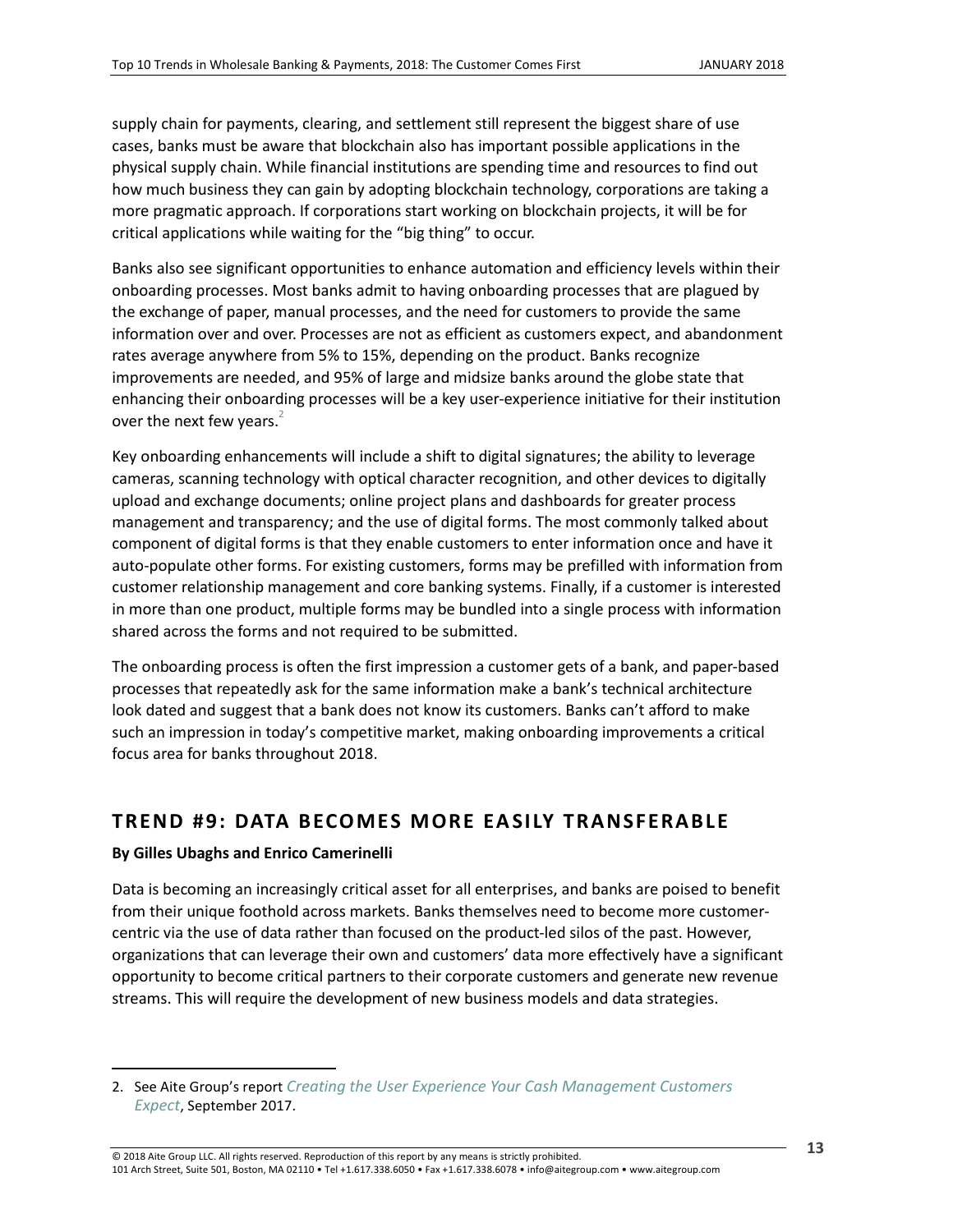As soon as a bank places the corporate customer at the center of its delivery strategy, that bank has to follow the peculiar business dynamics that influence and shape the corporate client's business decisions. Almost any business decision has an impact on the supply chain, and in a globalized world, supply chain collaboration is one of the most highly prioritized corporate objectives.

The continually changing global market dynamics are forcing supply chain managers to establish a strong cross-functional approach on a set of factors that characterize successfully organized supply chains. To reap the rewards of collaboration, banks must anticipate and service corporate needs, recognizing the following elements that motivate supply chain business partners:

- **Certainty of payments:** Increased visibility of trading parties will mitigate risk concentration and increase risk appetite at banks' credit risk offices.
- **Demand-driven supply chains:** The role of supply chain finance will be to sustain supply chain execution while companies adapt to the new model.
- x **Sub-investment-grade companies that anchor a significant portion of SCF programs:** Banks will profile corporate credit risk, blending financial indicators with supply chain performance metrics.

This last point represents the hinge that will connect corporate supply chain process data with innovative credit risk models for banks: Banks will capture and analyze events in the physical supply chain to generate a more profound and realistic representation of a company's risk profile. This goes well beyond the set of performance indicators that a bank's credit scoring office currently uses to analyze that same company's financial statements.

Aite Group predicts that banks will get inspiration—and feel competitive pressure—from business-to-business marketplaces (e.g., Amazon, Alibaba, SAP Ariba). These marketplaces already integrate the physical and the financial supply chains of the companies in the network, detecting events that trigger the need for financial support: A purchase order triggers the need for pre-shipment finance; an issued invoice triggers the need for reverse factoring; a shipment leaving the port triggers the need for trade finance instruments. Hence, these marketplaces are already able to anticipate the financial needs of their corporate network partners. A clear example comes from the concept of a Bank of Amazon that could offer online financial services.

Banks have little option but to become "supply chain banks": financial institutions that aim to provide financial support to groups of companies that belong to a common supply chain. The risk will be distributed across the group and will be transferred from the anchor to all participating trading companies. Data capture and analysis of the operational performance of the supply chain network's constituents will represent the collateral for a supply chain bank.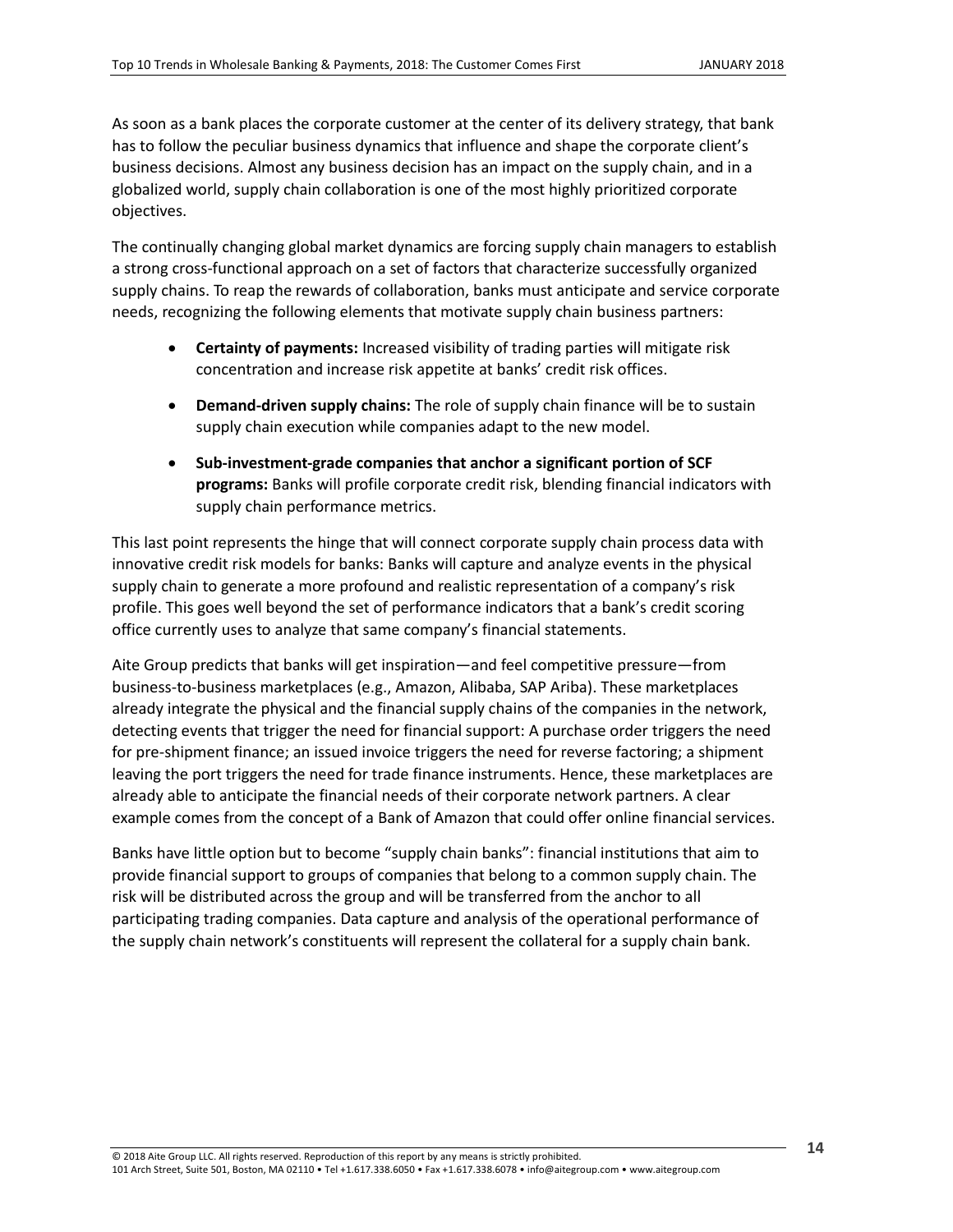# <span id="page-14-0"></span>**TREND #10: SECURITY AND COMPLIANCE CONTINUE TO HAVE AN IMPACT**

#### **By Gilles Ubaghs**

2018 is set to be a year of considerable milestones in the global regulatory environment that will both drive innovation in some areas and hold it back in others. Much of the regulatory shifts set to occur in 2018 have implications that go beyond the respective regions they cover, as regulatory goals in areas such as faster payments, open banking, legacy infrastructure modernization, and security become growing concerns globally. Regulators, banks, corporate clients, and technology vendors are now increasingly looking at the global experience to guide their preparation for the future.

Among the most high-profile regulations set to have an impact in 2018 are the PSD2 regulations set to take effect in January 2018 across the 31 countries in the European Economic Area. Chief among the many components of the PSD2 regulation is the requirement for banks to provide third-party payment providers access to account information to help enable new payment services and increase competition in the market. This is achievable through the use of open APIs. As a result, PSD2 has become the biggest driver of banks' open API developments, and its full impact will be felt globally.

Many European banks and regional regulators are going beyond the PSD2 mandates to push for a broader range of open API standards, driven in large part by PSD2 and efforts to future-proof for further innovation. This includes the U.K. Open Banking initiative, which is set to standardize APIs for U.K. banks (despite Brexit, or the British exit from the EU). Other regions outside Europe are pushing for their own open-banking standards, including Australia and Thailand. As PSD2 takes effect, and it's likely many organizations will miss the deadline for compliance, global attention will focus on how the market evolves as a result of PSD2 regulations.

Other major areas of regulatory development include the push for faster payments, such as the New Payments Platform (NPP) now in development in Australia and the Faster Payments System (FPS) in Hong Kong. While some markets, the U.S. in particular, are driven primarily by commercial pressures, these regulator mandates for the development of immediate payments infrastructure undoubtedly act as a spur to banks' significant investments and ultimately help to drive technology innovation in all markets as vendor capabilities and industry experience in building out the necessary infrastructure improve.

Data security also remains very high on the agenda, and this includes nearly continual tightening of key requirements for banks and corporate clients in areas such as anti-money laundering, Know Your Customer, and anti-terrorist funding. Tellingly, the forms of data security required by banks and their corporate clients are changing, and this will be felt most notably in 2018 by the General Data Protection Requirement (GDPR) regulations in Europe mandating greater security of consumer information. Unlike PSD2, which only directly impacts EU firms, the GDPR has a direct impact on any organization that comes into contact with data collected from EU residents. Lack of compliance by enterprises—both banks and corporate institutions—will place them at risk of numerous sanctions, including fines of up to 20 million euros or 4% of annual revenue.

As a whole, the stream of regulations and mandates impacting banks ends up having a pushand-pull effect on banks and their technology strategies. While open banking and faster payment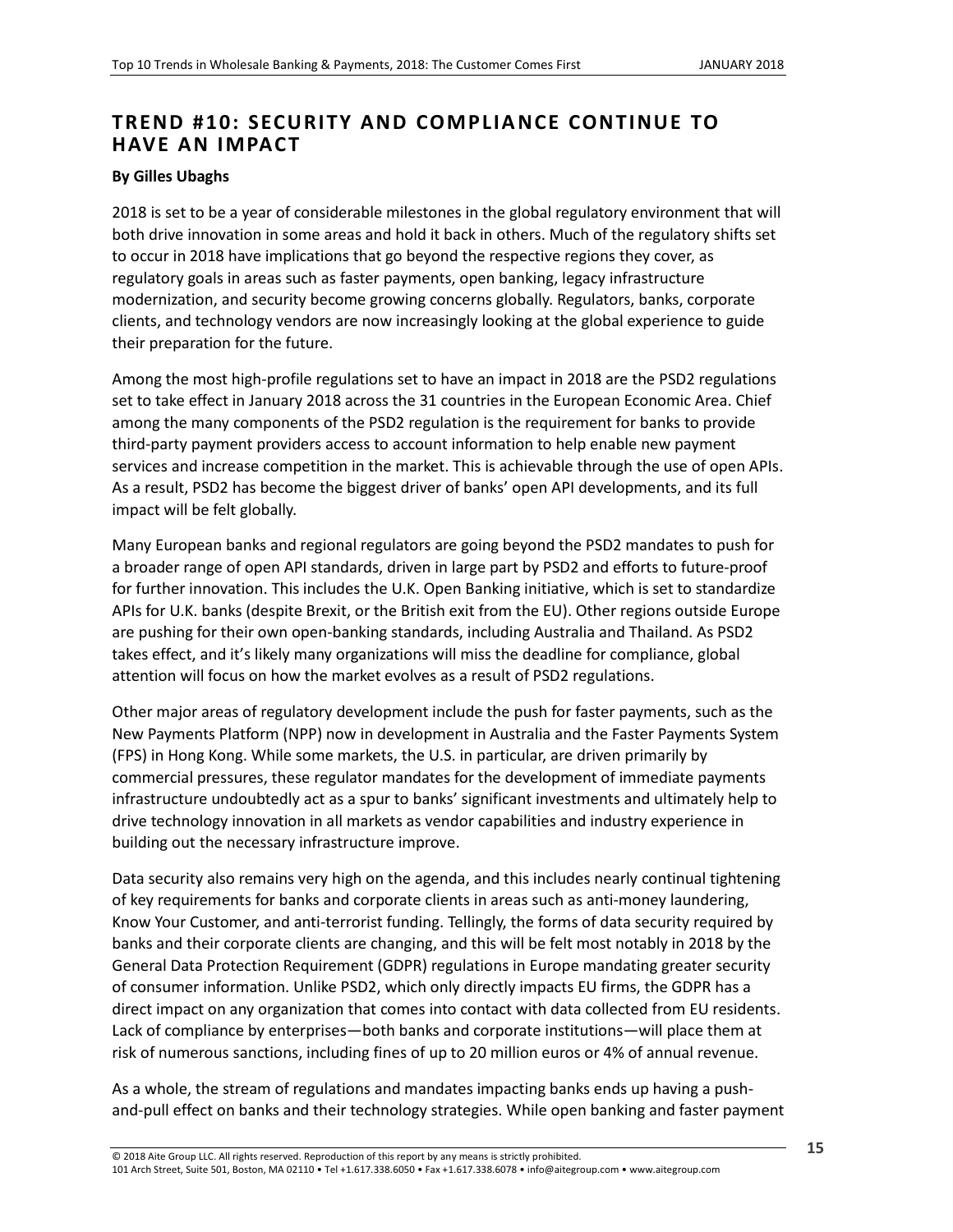initiatives help to spur major investment and technology growth, concerns over data security and compliance will hold back investment in others. This fear of security and regulatory compliance is a critical factor, for instance, in many banks' slow shift to cloud-driven deployment of critical infrastructure in recent years. Many regulators are now becoming increasingly aware of the potential negatives that overregulation or unclear regulations can have on areas such as blockchain technologies and fintech, and they are trying to take a more nuanced approach. As the regulatory environment becomes more complex, expect to see greater willingness from regulators to support innovation as well as growing use of technology and regulatory sandboxes by banks and technology developers to provide a safer way to push innovation.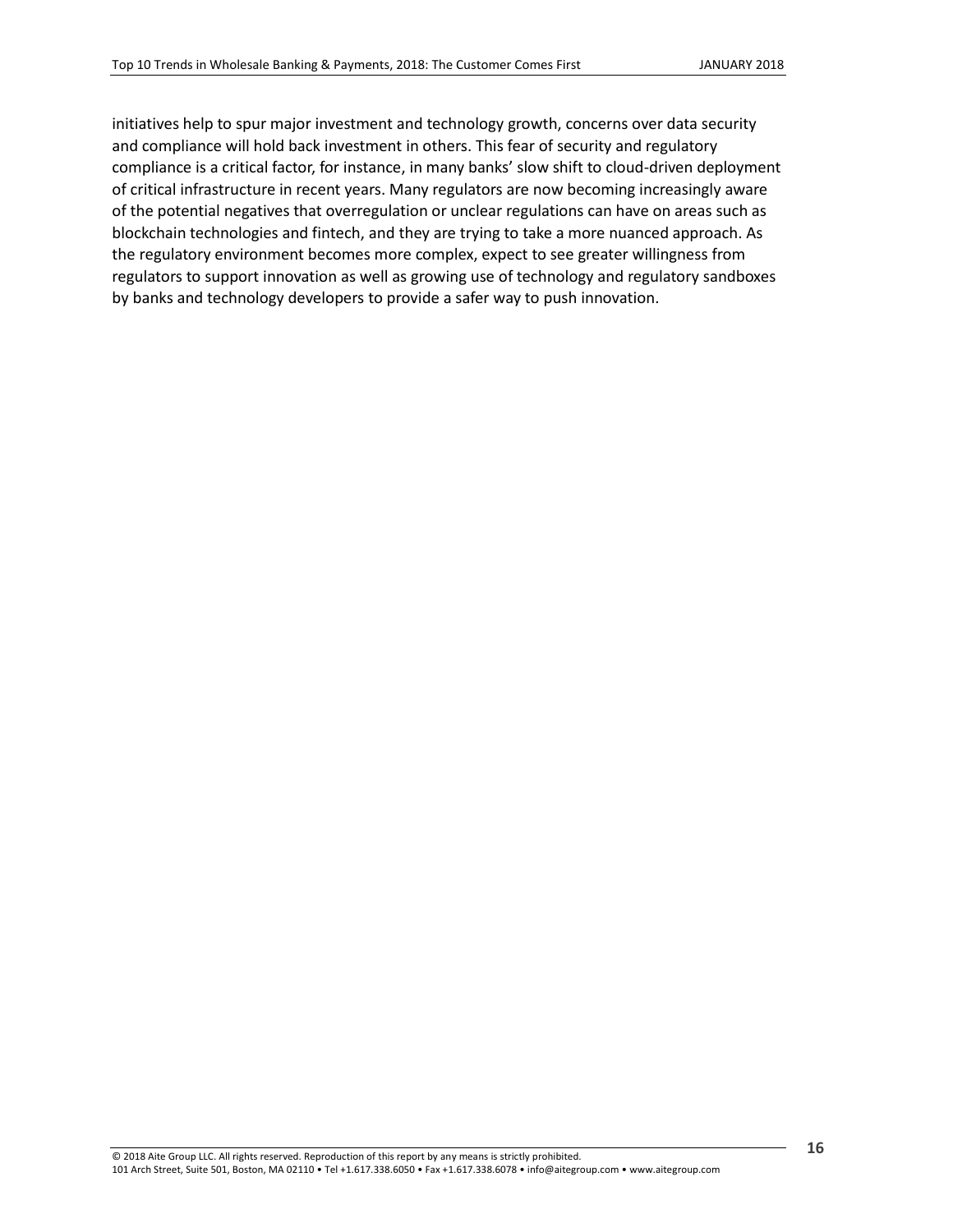# <span id="page-16-0"></span>**CONCLUSION**

In 2018, Aite Group anticipates the following trends in wholesale banking and payments:

- **Banks shift away from a one-size-fits-all approach.** Banks will look to create more effective segmentation as part of their larger digital transformation initiatives and advance their desire to move toward single-platform strategies.
- x **Agile development methodologies will be adopted.** Agile development methodologies and practices will help banks meet shifting market demands that are moving at a faster pace than ever before.
- **APIs and open banking will dominate the conversation.** Move steadily beyond payment-centric APIs and explore corporate banking services.
- Payments continue to evolve. As banks allow clients to send and receive on-demand payments, ways to reconcile those payments and easier access to consolidated information are regaining focus in the market.
- **Enabling innovation becomes critical.** While emerging technologies have potentially profound implications for wholesale banking, banks that can create a better environment to nurture innovation will see the most benefit long term.
- **Banks will make investments in small-business banking.** Banks will strive to ensure small-business customers are being offered the needed capabilities by partnering with fintech firms, migrating small-business customers to commercial platforms, and enhancing existing offerings with more business-specific capabilities.
- **Alternative lenders lose some steam.** Hyped though the digitalized advantages of the alternative lenders are, many credit-seeking SMBs want more than just an online portal when selecting a lender.
- x **Banks increase focus on digitalization, automation, and efficiency.** Timely and punctual information is as important as product delivery and time to market. Corporate clients are not inclined to be the testing environment for a bank's unclear strategy.
- **Data becomes more easily transferable.** Be ready to go beyond traditional creditrisk scoring models and assess a company's creditworthiness by incorporating supply chain process data, using supply chain operational performance as a metric for innovative risk profiling.
- **Example 2** Security and compliance continue to have an impact. Regulatory mandates and compliance needs are having a push-and-pull effect on bank technology development, and banks need to look at the global experience to learn how to best navigate an increasingly complex space.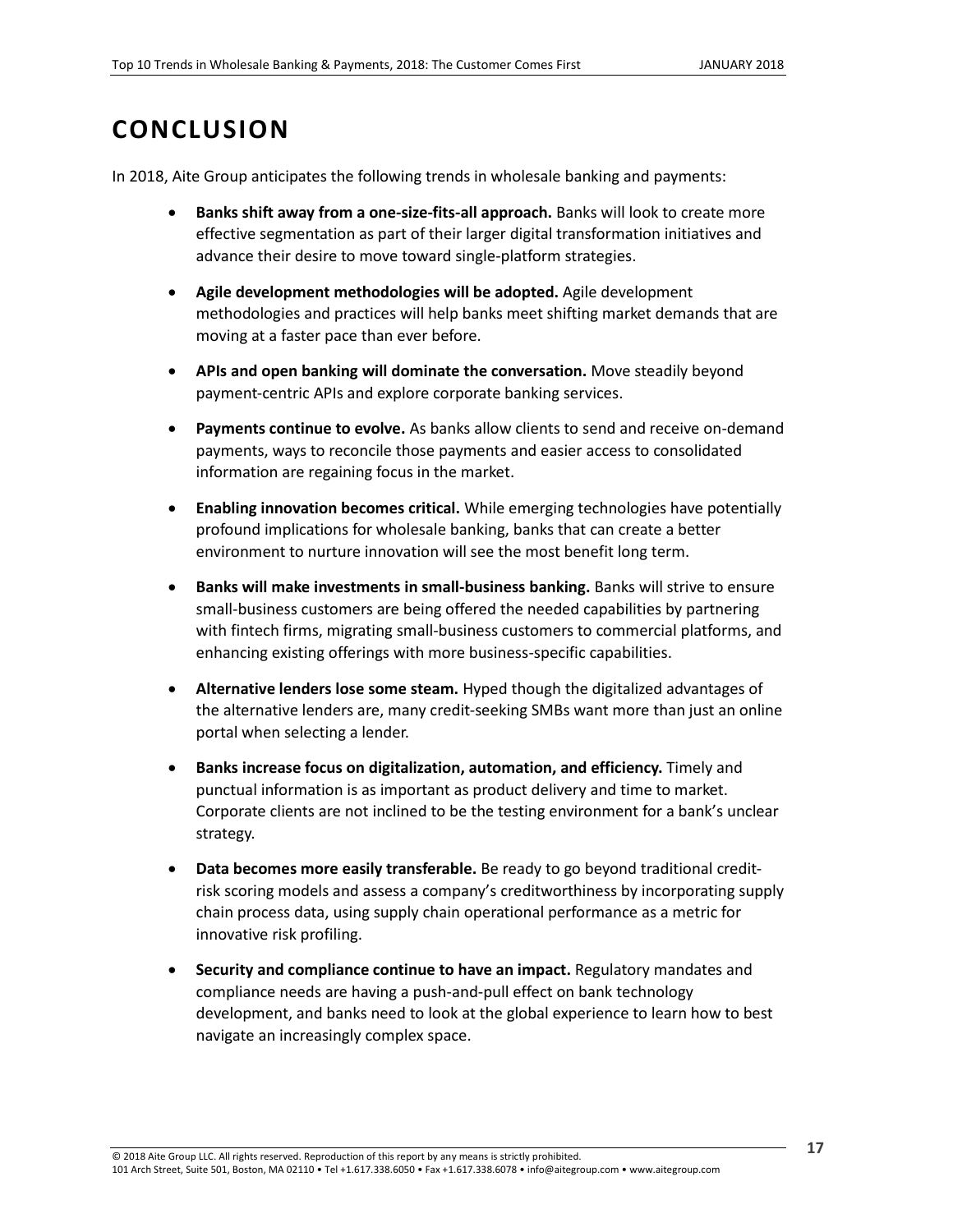# <span id="page-17-0"></span>**RELATED AITE GROUP RESEARCH**

*[Creating the User Experience Your Cash Management Customers Expect](https://www.aitegroup.com/report/creating-user-experience-your-cash-management-customers-expect)*, September 2017. *[Lending to U.S. SMBs: Small Companies, Big](https://www.aitegroup.com/report/lending-us-smbs-small-companies-big-differences-vast-opportunities) Differences, Vast Opportunities*, August 2017. *[Leaders of Treasury Management Onboarding: The Pursuit of Automation](http://aitegroup.com/report/leaders-treasury-management-onboarding-pursuit-automation)*, June 2017. *[Supply Chain Collaboration: Why Banks Should Care](https://www.aitegroup.com/report/supply-chain-collaboration-why-banks-should-care)*, June 2017. *[Corporate Banking API Strategies](http://www.aitegroup.com/report/corporate-banking-api-strategies)*, May 2017.